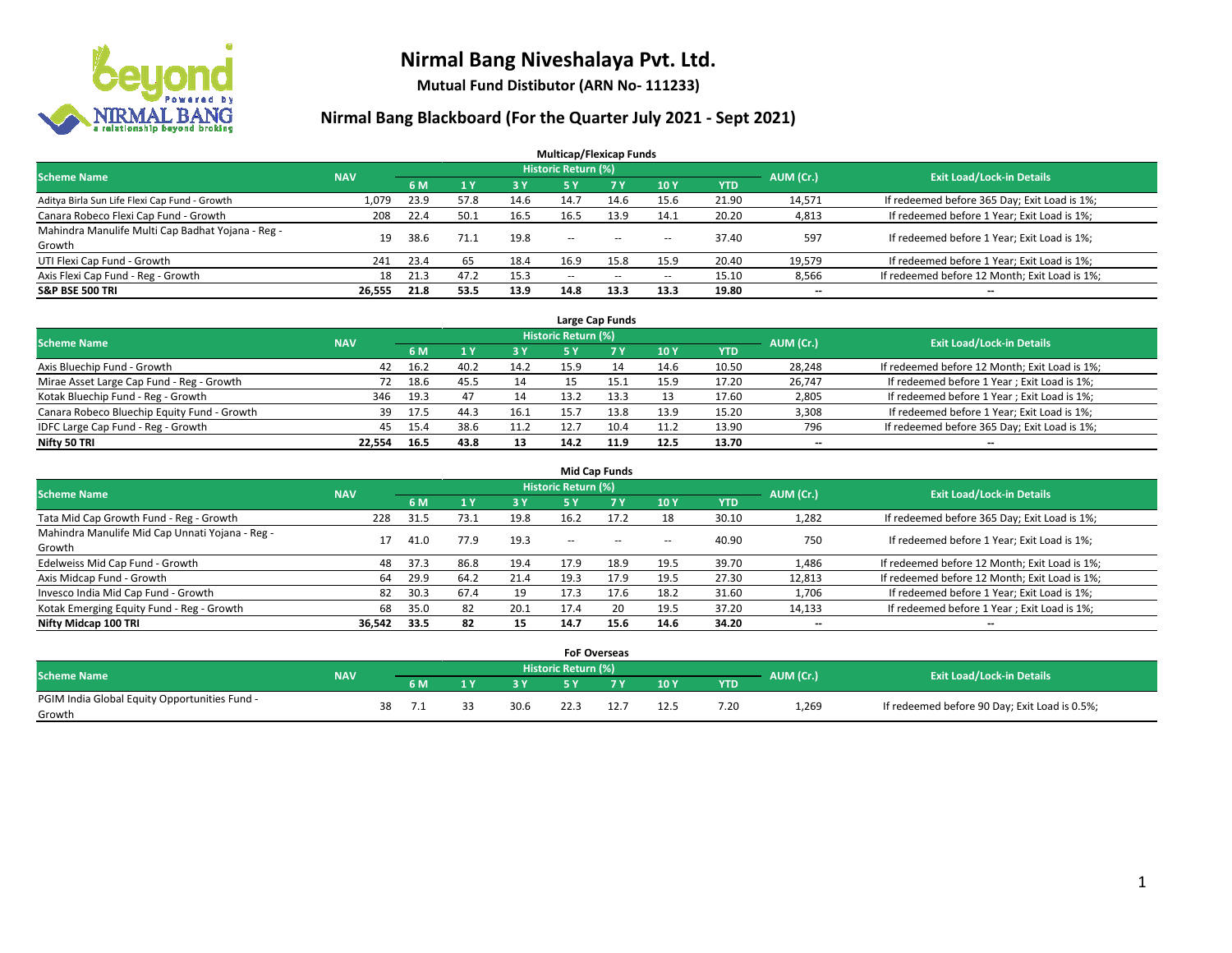

**Mutual Fund Distibutor (ARN No- 111233)**

### **Nirmal Bang Blackboard (For the Quarter July 2021 - Sept 2021)**

| Large & Midcap                                 |            |      |      |      |                            |           |      |            |           |                                              |  |  |  |  |
|------------------------------------------------|------------|------|------|------|----------------------------|-----------|------|------------|-----------|----------------------------------------------|--|--|--|--|
| <b>Scheme Name</b>                             | <b>NAV</b> |      |      |      | <b>Historic Return (%)</b> |           |      |            | AUM (Cr.) | <b>Exit Load/Lock-in Details</b>             |  |  |  |  |
|                                                |            | 6 M  |      | 3 Y  | <b>5 Y</b>                 | <b>7Y</b> | 10Y  | <b>YTD</b> |           |                                              |  |  |  |  |
| Mirae Asset Emerging Bluechip Fund - Growth    | 91         | 27.9 | 66.4 | 22.3 | 20.7                       | 22.6      | 22.9 | 28.90      | 18,676    | If redeemed before 1 Year; Exit Load is 1%;  |  |  |  |  |
| Canara Robeco Emerging Equities - Growth       | 150        | 26.6 | 61   | 16.2 | 17.5                       | 19.2      | 20.4 | 24.50      | 9,633     | If redeemed before 1 Year; Exit Load is 1%;  |  |  |  |  |
| HDFC Large and Mid Cap Fund - Growth           | 170        | 30.3 | 67.8 | 14.6 | 13.4                       | 10.8      |      | 31.30      | 2,526     | If redeemed before 1 Year; Exit Load is 1%;  |  |  |  |  |
| Kotak Equity Opportunities Fund - Reg - Growth | 184        | 24.2 | 53   | 16.1 | 15.2                       | 15.7      | 15.1 | 23.60      | 6,824     | If redeemed before 1 Year; Exit Load is 1%;  |  |  |  |  |
| Tata Large & Mid Cap Fund - Reg - Growth       | 305        | 22.7 | 50.4 | 16.4 | 13.5                       | 13.9      | 14.4 | 20.60      | 2,398     | If redeemed before 365 Day; Exit Load is 1%; |  |  |  |  |
| NIFTY Large Midcap 250 TRI                     | 11.140     | 25.5 | 62.1 | 15.2 | 16                         | 15.2      | 15.1 | 24.20      | $- -$     | $\overline{\phantom{a}}$                     |  |  |  |  |

| <b>Focused Funds</b>                                |            |      |      |            |                     |           |                          |            |                          |                                                |  |  |  |
|-----------------------------------------------------|------------|------|------|------------|---------------------|-----------|--------------------------|------------|--------------------------|------------------------------------------------|--|--|--|
| <b>Scheme Name</b>                                  | <b>NAV</b> |      |      |            | Historic Return (%) |           |                          |            | AUM (Cr.)                | <b>Exit Load/Lock-in Details</b>               |  |  |  |
|                                                     |            | 6 M  |      | <b>3 Y</b> | 5 Y                 | <b>7Y</b> | 10Y                      | <b>YTD</b> |                          |                                                |  |  |  |
| Axis Focused 25 Fund - Growth                       | 42         | 19.3 | 48   | 13         | 16.7                |           | $\overline{\phantom{a}}$ | 13.00      | 17,336                   | If redeemed before 12 Month; Exit Load is 1%;  |  |  |  |
| Nippon India Focused Equity Fund - Reg - Growth     |            | 26.2 | 68.4 | 14.1       | 13.8                | 15.3      | 16.3                     | 28.00      | 5,282                    | If redeemed before 12 Months; Exit Load is 1%; |  |  |  |
| ICICI Prudential Focused Equity Fund - Ret - Growth | 45         | 24.6 | 50   | 14.2       | 12.5                | 11.8      | 12.7                     | 24.80      | 1,675                    | If redeemed before 1 Year; Exit Load is 1%;    |  |  |  |
| SBI Focused Equity Fund - Growth                    | 216        | 26.1 | 53.5 | 16.5       | 16.1                | 16.1      | 16.9                     | 22.90      | 16,857                   | If redeemed before 1 Year; Exit Load is 1%;    |  |  |  |
| <b>S&amp;P BSE 500 TRI</b>                          | 26.555     | 21.8 | 53.5 | 13.9       | 14.8                | 13.3      | 13.3                     | 19.80      | $\overline{\phantom{a}}$ | --                                             |  |  |  |

| <b>Small Cap Funds</b>                     |            |      |       |                     |      |           |                          |            |                          |                                               |  |  |  |
|--------------------------------------------|------------|------|-------|---------------------|------|-----------|--------------------------|------------|--------------------------|-----------------------------------------------|--|--|--|
| <b>Scheme Name</b>                         | <b>NAV</b> |      |       | Historic Return (%) |      |           |                          |            | AUM (Cr.)                | <b>Exit Load/Lock-in Details</b>              |  |  |  |
|                                            |            | 6 M  |       | 73 Y.               | 5 Y  | <b>7Y</b> | <b>10Y</b>               | <b>YTD</b> |                          |                                               |  |  |  |
| Axis Small Cap Fund - Reg - Growth         | 56         | 41.9 | 90.1  | 27.1                | 20.7 | 20.2      | $\overline{\phantom{a}}$ | 41.30      | 6,009                    | If redeemed before 12 Month; Exit Load is 1%; |  |  |  |
| Kotak Small Cap Fund - Reg - Growth        | 149        | 47.5 | 121.7 | 26.2                | 19.8 | 20.8      | 19.2                     | 52.50      | 4,766                    | If redeemed before 1 Year; Exit Load is 1%;   |  |  |  |
| Nippon India Small Cap Fund - Reg - Growth |            | 54.1 | 115.3 | 22.3                | 22.3 | 22.3      | 22.7                     | 54.30      | 15,353                   | If redeemed before 1 Month; Exit Load is 1%;  |  |  |  |
| DSP Small Cap Fund - Reg - Growth          | 103        | 45.4 | 100   | 20.8                | 15.7 | 20.2      | 20.6                     | 44.30      | 7,631                    | If redeemed before 12 Month; Exit Load is 1%; |  |  |  |
| SBI Small Cap Fund - Growth                | 96         | 34.4 | 89.5  | 21.8                | 21.9 | 24.3      | 23.7                     | 34.00      | 9,092                    | If redeemed before 1 Year; Exit Load is 1%;   |  |  |  |
| Nifty Smallcap 100 TRI                     | 13.121     | 47.0 | 113.7 | 13.4                | 12.7 | 12.1      | 12.3                     | 49.20      | $\overline{\phantom{m}}$ | $- -$                                         |  |  |  |

#### **ELSS Schemes (Tax Saving u/s 80-C)**

| <b>Scheme Name</b>                           | <b>NAV</b> |      |      | Historic Return (%) |           |           |            |            | AUM (Cr.) | <b>Exit Load/Lock-in Details</b> |
|----------------------------------------------|------------|------|------|---------------------|-----------|-----------|------------|------------|-----------|----------------------------------|
|                                              |            | 6 M  |      | <b>3Y</b>           | <b>5Y</b> | <b>7Y</b> | <b>10Y</b> | <b>YTD</b> |           |                                  |
| Axis Long Term Equity Fund - Growth          | 68         | 21.0 | 51.8 | 14.5                | 15.2      | 15.9      | 18.1       | 14.20      | 30,520    | Nil                              |
| Canara Robeco Equity Tax Saver Fund - Growth | 107        | 23.4 | 57.2 | 19.4                | 17.5      | 15.1      | 15         | 23.00      | 2,343     | Nil                              |
| Kotak Tax Saver Fund - Reg - Growth          | 67         | 23.9 |      | 16.2                | 14.9      | 15.6      | 13.9       | 23.80      | 2,073     | Nil                              |
| Invesco India Tax Plan - Growth              | 77         | 22.3 | 50.6 | 14.2                |           | 15.2      | 15.6       | 20.80      | 1,708     | Nil                              |
| Mirae Asset Tax Saver Fund - Reg - Growth    | 29         | 24.9 | 61.7 | 19.7                | 20.1      | $-$       | $\!-$      | 24.30      | 8,338     | Nil                              |
| <b>S&amp;P BSE 200 TRI</b>                   | 8,413      | 19.6 | 49.6 | 13.7                | 14.7      | 13.2      | 13.3       | 17.40      | --        | $\overline{\phantom{a}}$         |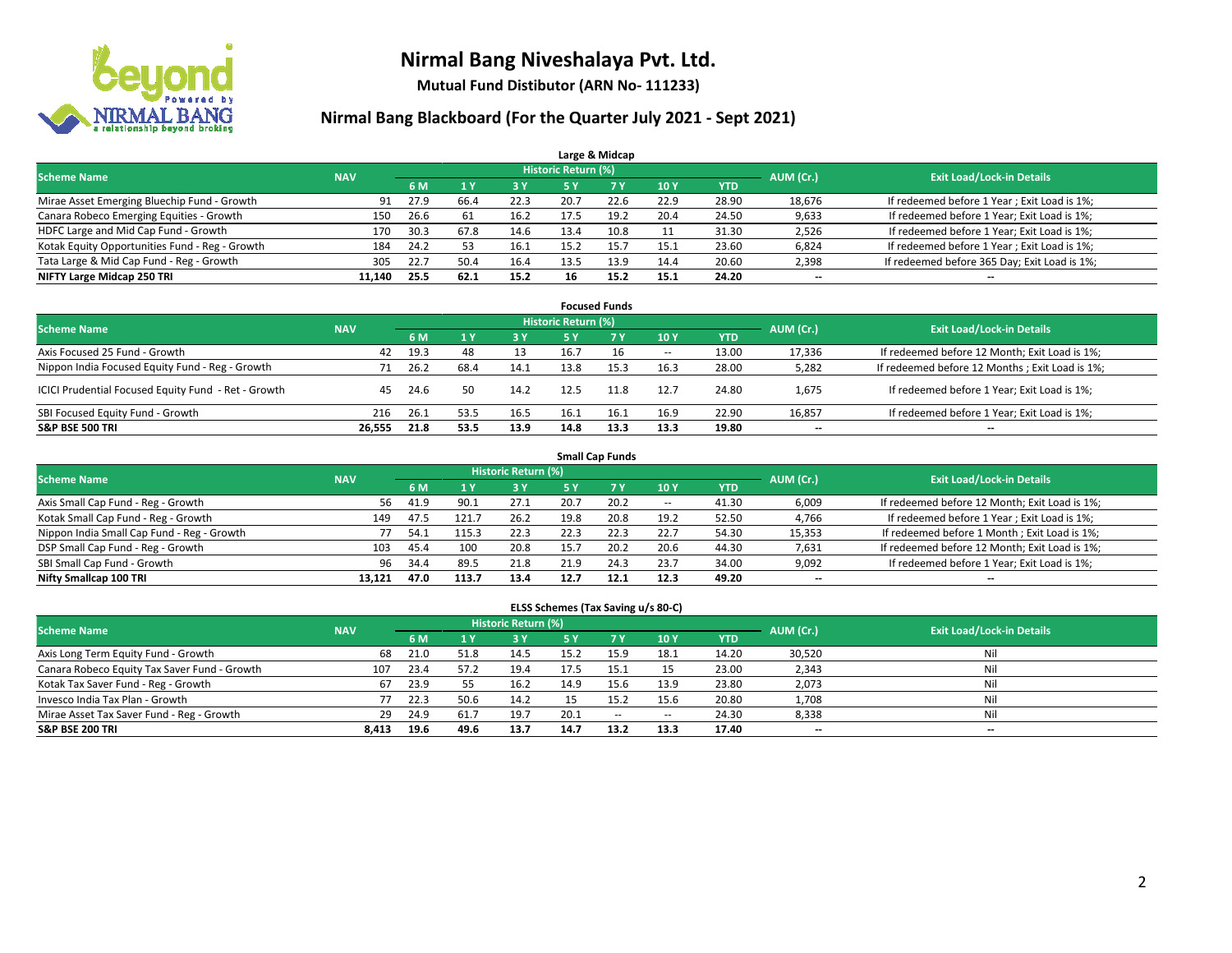

**Mutual Fund Distibutor (ARN No- 111233)**

| <b>Solution Oriented</b>                                  |            |      |      |                     |      |      |        |            |                          |                                               |  |  |  |
|-----------------------------------------------------------|------------|------|------|---------------------|------|------|--------|------------|--------------------------|-----------------------------------------------|--|--|--|
| <b>Scheme Name</b>                                        | <b>NAV</b> |      |      | Historic Return (%) |      |      |        |            | AUM (Cr.)                | <b>Exit Load/Lock-in Details</b>              |  |  |  |
|                                                           |            | 6 M  | 1 Y  | $-3V$               | 5 Y  | 7v   | 10Y    | <b>YTD</b> |                          |                                               |  |  |  |
| <b>HDFC Childrens Gift Fund</b>                           | 175        | 21.1 | 45   | 14                  | 13.8 | 13.5 | 14.5   | 19.60      | 4,836                    | Ni                                            |  |  |  |
| Tata Retirement Savings Fund - Moderate Plan - Reg        | 41         | 15.0 | 32.4 | 9.9                 | 12.5 | 14.2 | $\sim$ | 12.00      | 1,463                    | If redeemed before 61 Month; Exit Load is 1%; |  |  |  |
| Tata Retirement Savings Fund - Progressive Plan -<br>Reg  | 41         | 18.0 | 38.3 | 10.8                | 14.1 | 14.9 | $\sim$ | 14.60      | 1,089                    | If redeemed before 61 Month; Exit Load is 1%; |  |  |  |
| Tata Retirement Savings Fund - Reg - Conservative<br>Plan | 24         | 5.6  | 12   | 8                   | 8.1  | 9.1  | $\sim$ | 4.40       | 173                      | If redeemed before 61 Month; Exit Load is 1%; |  |  |  |
| <b>S&amp;P BSE 200 TRI</b>                                | 8.413      | 19.6 | 49.6 | 13.7                | 14.7 | 13.2 | 13.3   | 17.40      | $\overline{\phantom{a}}$ | $- -$                                         |  |  |  |

| <b>Index Fund</b>                                             |            |      |       |                            |        |        |                          |            |           |                                               |  |  |  |  |
|---------------------------------------------------------------|------------|------|-------|----------------------------|--------|--------|--------------------------|------------|-----------|-----------------------------------------------|--|--|--|--|
| <b>Scheme Name</b>                                            | <b>NAV</b> |      |       | <b>Historic Return (%)</b> |        |        |                          |            | AUM (Cr.) | <b>Exit Load/Lock-in Details</b>              |  |  |  |  |
|                                                               |            | 6 M  | 71 V  | <b>3Y</b>                  | 5 Y    | 7V     | 10Y                      | <b>YTD</b> |           |                                               |  |  |  |  |
| HDFC Index Fund-NIFTY 50 Plan                                 | 145        | 16.2 | 43.1  | 12.3                       | 13.6   | 11.4   | 11.8                     | 13.40      | 3,343     | If redeemed before 3 Day; Exit Load is 0.25%; |  |  |  |  |
| ICICI Prudential Nifty Next 50 Index Fund - Growth            | 35         | 23.5 | 47.4  | 9.8                        | 12     | 13.4   | 13.6                     | 20.70      | 1,304     | Nil                                           |  |  |  |  |
| Motilal Oswal Nifty Midcap 150 Index Fund - Reg -<br>Growth   | 18         | 32.5 | 77.5  | $\sim$                     | $\sim$ | $-$    | $\overline{\phantom{a}}$ | 32.80      | 282       | If redeemed before 15 Day; Exit Load is 1%;   |  |  |  |  |
| Motilal Oswal Nifty Smallcap 250 Index Fund - Reg -<br>Growth | 20         | 47.3 | 109.5 | $\sim$                     | $\sim$ | $\sim$ | $\hspace{0.05cm} \cdots$ | 49.10      | 186       | If redeemed before 15 Day; Exit Load is 1%;   |  |  |  |  |
| UTI Nifty Index Fund - Growth                                 | 105        | 16.3 | 43.4  | 12.6                       | 13.8   | 11.5   | 11.8                     | 13.50      | 4,211     | Nil                                           |  |  |  |  |
| Nifty 50 TRI                                                  | 22,554     | 16.5 | 43.8  | 13                         | 14.2   | 11.9   | 12.5                     | 13.70      | $- -$     | $\overline{\phantom{a}}$                      |  |  |  |  |

| <b>Contra/Value Fund</b>                |            |      |       |                     |      |      |      |       |           |                                              |  |  |  |
|-----------------------------------------|------------|------|-------|---------------------|------|------|------|-------|-----------|----------------------------------------------|--|--|--|
| <b>Scheme Name</b>                      | <b>NAV</b> |      |       | Historic Return (%) |      |      |      |       | AUM (Cr.) | <b>Exit Load/Lock-in Details</b>             |  |  |  |
|                                         |            | 6 M  |       | 3 Y                 |      |      | 10Y  | YTD   |           |                                              |  |  |  |
| Invesco India Contra Fund - Growth      | 72         | 22.3 | 49.6  | 14.1                | 16.5 | 16.3 | 16.1 | 21.40 | 7,529     | If redeemed before 1 Year; Exit Load is 1%;  |  |  |  |
| IDFC Sterling Value Fund - Reg - Growth | 81         | 44.7 | 104.9 | 14                  | 16.1 |      | 15.6 | 47.10 | 3,733     | If redeemed before 365 Day; Exit Load is 1%; |  |  |  |
| SBI Contra Fund - Growth                | 182        | 31.0 | 86.8  | 18                  | 14.2 | 13.9 | 12.9 | 34.50 | 2,394     | If redeemed before 1 Year; Exit Load is 1%;  |  |  |  |
| UTI Value Opportunities Fund - Growth   | 94         | 21.9 | 56.9  | 14.8                | 13.8 | 11.8 | 13   | 22.50 | 6,117     | If redeemed before 1 Year; Exit Load is 1%;  |  |  |  |
| <b>S&amp;P BSE 500 TRI</b>              | 26.555     | 21.8 | 53.5  | 13.9                | 14.8 | 13.3 | 13.3 | 19.80 | $- -$     | $- -$                                        |  |  |  |

| Sector/Thematic                                                           |            |      |       |                            |                          |                          |                          |            |                          |                                               |  |  |  |
|---------------------------------------------------------------------------|------------|------|-------|----------------------------|--------------------------|--------------------------|--------------------------|------------|--------------------------|-----------------------------------------------|--|--|--|
| <b>Scheme Name</b>                                                        | <b>NAV</b> |      |       | <b>Historic Return (%)</b> |                          |                          |                          |            | AUM (Cr.)                | <b>Exit Load/Lock-in Details</b>              |  |  |  |
|                                                                           |            | 6 M  | 1 Y   | 3 Y                        | 5 Y                      | 7 Y                      | 10Y                      | <b>YTD</b> |                          |                                               |  |  |  |
| Aditya Birla Sun Life PSU Equity Fund - Reg - Growth                      | 13         | 33.5 | 52.4  | $\overline{\phantom{a}}$   | --                       |                          | --                       | 32.00      | 774                      | If redeemed before 30 Day; Exit Load is 1%;   |  |  |  |
| Canara Robeco Consumer Trends Fund - Reg -<br>Growth                      | 61         | 19.5 | 50.6  | 16.2                       | 16.8                     | 17                       | 16                       | 19.00      | 630                      | If redeemed before 1 Year; Exit Load is 1%;   |  |  |  |
| Edelweiss Recently Listed IPO Fund - Reg - Growth                         | 18         | 37.8 | 78.6  | 22.4                       | $\overline{\phantom{a}}$ | --                       | $\overline{\phantom{a}}$ | 37.80      | 432                      | If redeemed before 180 Day; Exit Load is 2%;  |  |  |  |
| Mirae Asset Great Consumer Fund - Growth                                  | 50         | 18.4 | 49.6  | 13.6                       | 16.2                     | 15.8                     | 16.6                     | 20.80      | 1,329                    | If redeemed before 1 Year; Exit Load is 1%;   |  |  |  |
| <b>ICICI Prudential Technology Fund - Growth</b>                          | 140        | 40.5 | 106.6 | 35                         | 28.4                     | 21.9                     | 23.1                     | 41.40      | 3,494                    | If redeemed before 15 Day; Exit Load is 1%;   |  |  |  |
| Nippon India Pharma Fund - Reg - Growth                                   | 311        | 27.4 | 51.8  | 28.8                       | 17                       | 17.4                     | 18                       | 22.80      | 5,447                    | If redeemed before 1 Month; Exit Load is 1%;  |  |  |  |
| BNP Paribas India Consumption Fund - Reg - Growth                         | 18         | 19.2 | 44.8  | $\sim$                     | $\overline{\phantom{a}}$ | $\overline{\phantom{a}}$ | $\hspace{0.05cm} \cdots$ | 18.60      | 765                      | If redeemed before 12 Month; Exit Load is 1%; |  |  |  |
| ICICI Prudential Banking and Financial Services Fund -<br>Retail - Growth | 82         | 25.6 | 66    | 9.4                        | 13.2                     | 15.1                     | 16.2                     | 24.40      | 4,677                    | If redeemed before 15 Day; Exit Load is 1%;   |  |  |  |
| <b>S&amp;P BSE 500 TRI</b>                                                | 26,555     | 21.8 | 53.5  | 13.9                       | 14.8                     | 13.3                     | 13.3                     | 19.80      | $\overline{\phantom{a}}$ | $\overline{\phantom{a}}$                      |  |  |  |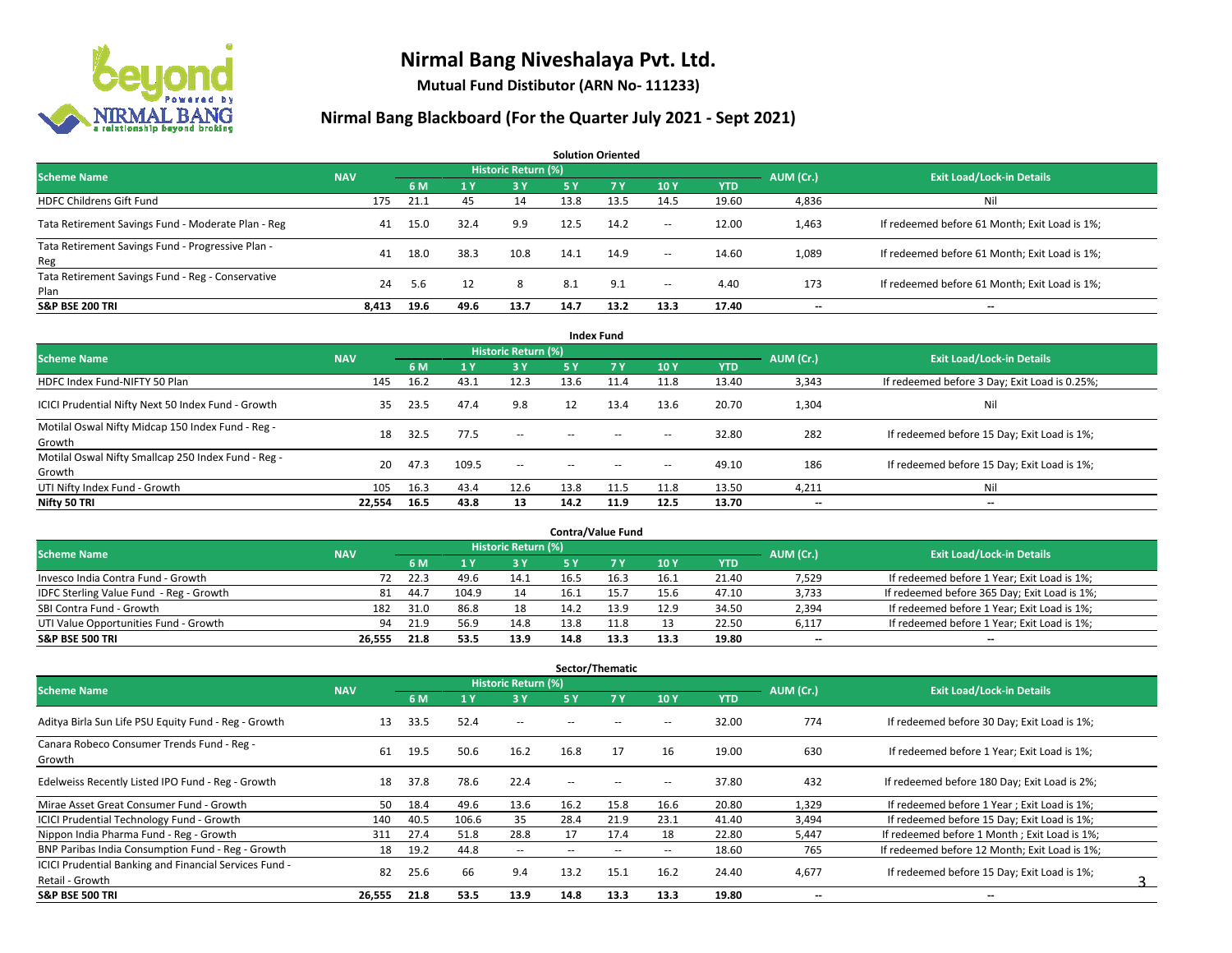

**Mutual Fund Distibutor (ARN No- 111233)**

#### **Nirmal Bang Blackboard (For the Quarter July 2021 - Sept 2021)**

**Dynamic Asset Allocation Funds**

| <b>Scheme Name</b>                                         | <b>NAV</b> |      |      | <b>Historic Return (%)</b> |        |            |                          |            | AUM (Cr.)                | <b>Exit Load/Lock-in Details</b>              |
|------------------------------------------------------------|------------|------|------|----------------------------|--------|------------|--------------------------|------------|--------------------------|-----------------------------------------------|
|                                                            |            | 6 M  |      | <b>3Y</b>                  | 5 Y    | <b>7 Y</b> | 10Y                      | <b>YTD</b> |                          |                                               |
| ICICI Prudential Balanced Advantage Fund - Reg -<br>Growth | 47         | 10.3 | 26.4 | 11.2                       | 10.4   | 10.9       | 12.4                     | 9.80       | 32,942                   | If redeemed before 1 Year; Exit Load is 1%;   |
| Nippon India Balanced Advantage Fund - Reg -<br>Growth     | 119        | 13.5 | 30   | 10.9                       | 11.1   | 10.7       | 11.9                     | 13.20      | 3,722                    | If redeemed before 12 Month; Exit Load is 1%; |
| Tata Balanced Advantage Fund - Reg - Growth                | 14         | 11.3 | 25.7 | $\sim$                     | $\sim$ | $- -$      | $\overline{\phantom{a}}$ | 11.40      | 2,873                    | If redeemed before 365 Day; Exit Load is 1%;  |
| Edelweiss Balanced Advantage Fund - Growth                 | 34         | 13.2 | 31.6 | 12.9                       | 12.2   | 11.2       | 11.5                     | 12.50      | 4,309                    | If redeemed before 365 Day; Exit Load is 1%;  |
| Kotak Balanced Advantage Fund - Reg - Growth               | 14         | 8.6  | 21.6 | 11.5                       | $-$    | $\sim$     | $\overline{\phantom{a}}$ | 8.60       | 9,380                    | If redeemed before 1 Year; Exit Load is 1%;   |
| NIFTY 50 Hybrid Composite Debt 65:35 Index                 | 13.533     | 11.4 | 29.2 | 12.7                       | 12.6   | 11.3       | 11.6                     | 9.50       | $\overline{\phantom{a}}$ | --                                            |

| <b>Hybrid Aggressive</b>                        |            |            |      |                            |      |        |        |            |           |                                               |  |  |  |
|-------------------------------------------------|------------|------------|------|----------------------------|------|--------|--------|------------|-----------|-----------------------------------------------|--|--|--|
| <b>Scheme Name</b>                              | <b>NAV</b> |            |      | <b>Historic Return (%)</b> |      |        |        |            | AUM (Cr.) | <b>Exit Load/Lock-in Details</b>              |  |  |  |
|                                                 |            | 6 M        |      | 3 Y                        |      |        | 10Y    | <b>YTD</b> |           |                                               |  |  |  |
| Canara Robeco Equity Hybrid Fund - Growth       | 231        | 16.7       | 37.3 | 14.6                       | 13.9 |        | 14     | 15.00      | 5,636     | If redeemed before 1 Year; Exit Load is 1%;   |  |  |  |
| DSP Equity & Bond Fund - Growth                 | 227        | 19.0       | 44.2 | 14.9                       |      |        | 13.1   | 18.30      | 6,967     | If redeemed before 12 Month; Exit Load is 1%; |  |  |  |
| SBI Equity Hybrid Fund - Growth                 | 189        | 17.0       | 36.9 | 13.5                       |      |        | 14.4   | 15.10      | 41,265    | If redeemed before 12 Month; Exit Load is 1%; |  |  |  |
| Mirae Asset Hybrid - Equity Fund - Reg - Growth |            | 17.6<br>21 | 38.8 | 14.1                       | 13.7 | $\sim$ | $\sim$ | 16.80      | 5,345     | If redeemed before 1 Year; Exit Load is 1%;   |  |  |  |
| NIFTY 50 Hybrid Composite Debt 65:35 Index      | 13.533     | 11.4       | 29.2 | 12.7                       | 12.6 |        | 11.6   | 9.50       | $- -$     | $-$                                           |  |  |  |

|                                                    |            |      |              |                            | <b>Multi-Asset Allocation Funds</b> |           |                          |            |                          |                                               |
|----------------------------------------------------|------------|------|--------------|----------------------------|-------------------------------------|-----------|--------------------------|------------|--------------------------|-----------------------------------------------|
| <b>Scheme Name</b>                                 | <b>NAV</b> |      |              | <b>Historic Return (%)</b> |                                     |           |                          |            | AUM (Cr.)                | <b>Exit Load/Lock-in Details</b>              |
|                                                    |            | 6 M  |              | 3V                         | 5 Y                                 | <b>7V</b> | 10Y                      | <b>YTD</b> |                          |                                               |
| HDFC Multi - Asset Fund - Growth                   | 45         | 13.8 | 29.7         | 12.2                       | 10.7                                |           | 10.3                     | 11.00      | 905                      | If redeemed before 12 Month; Exit Load is 1%; |
| Nippon India Multi Asset Fund - Reg - Growth       | 12         | 13.6 | <b>COLUM</b> | $\sim$                     | $-$                                 | $\sim$    | $\overline{\phantom{a}}$ | 12.40      | 1,096                    | If redeemed before 1 Year; Exit Load is 1%;   |
| Tata Multi Asset Opportunities Fund - Reg - Growth | 15         | 16.5 | 36.3         | $\sim$                     | $-$                                 | $\sim$    | --                       | 15.70      | 793                      | If redeemed before 365 Day; Exit Load is 1%;  |
| NIFTY 50 Hybrid Composite Debt 65:35 Index         | 13.533     | 11.4 | 29.2         | 12.7                       | 12.6                                |           | 11.6                     | 9.50       | $\overline{\phantom{a}}$ | --                                            |

| Gold                                          |            |                                  |         |            |     |     |        |            |       |                                                                  |  |  |  |  |
|-----------------------------------------------|------------|----------------------------------|---------|------------|-----|-----|--------|------------|-------|------------------------------------------------------------------|--|--|--|--|
| <b>Scheme Name</b>                            | AUM (Cr.)  | <b>Exit Load/Lock-in Details</b> |         |            |     |     |        |            |       |                                                                  |  |  |  |  |
|                                               | <b>NAV</b> | 6 M                              |         | <b>3 Y</b> | 5 Y |     | 10Y    | <b>YTD</b> |       |                                                                  |  |  |  |  |
| HDFC Gold Fund - Growth                       |            |                                  |         | 16         |     | 6.8 |        | $-4.40$    |       | If redeemed before 6 Months; Exit Load is 2%; If redeemed bet. 6 |  |  |  |  |
|                                               | 15         | -1.8                             |         |            |     |     | $\sim$ |            | 1,194 | Months to 12 Months; Exit Load is 1%;                            |  |  |  |  |
| Kotak Gold Fund - Reg - Growth                | 20         | -1.9                             | $-9.4$  | 16.6       |     |     |        | $-4.00$    | 948   | If redeemed before 1 Year; Exit Load is 1%;                      |  |  |  |  |
| Nippon India Gold Savings Fund - Reg - Growth | 20         | $-1.9$                           | $-10.2$ | 15.9       |     | b.b | 5.8    | -4.40      | 1,372 | If redeemed before 15 Day; Exit Load is 1%;                      |  |  |  |  |
| <b>Prices of Gold</b>                         | 48.250     | $-1.9$                           | $-9.1$  | 17.4       | 9.3 |     | 7.6    | $-3.50$    | $- -$ | $\overline{\phantom{a}}$                                         |  |  |  |  |

| <b>Arbitrage Fund</b>                      |            |    |     |     |                            |  |     |        |            |           |                                                 |  |  |
|--------------------------------------------|------------|----|-----|-----|----------------------------|--|-----|--------|------------|-----------|-------------------------------------------------|--|--|
| <b>Scheme Name</b>                         | <b>NAV</b> |    |     |     | <b>Historic Return (%)</b> |  |     |        |            | AUM (Cr.) | <b>Exit Load/Lock-in Details</b>                |  |  |
|                                            |            |    | 1 M | 3 M | 6 M                        |  |     | 3 Y    | <b>YTD</b> |           |                                                 |  |  |
| IDFC Arbitrage Fund - Reg - Growth         |            | 26 | 4.0 | 4.4 | 4.3                        |  |     |        | 3.90       | 7,161     | If redeemed before 1 Month; Exit Load is 0.25%; |  |  |
| Kotak Equity Arbitrage Fund - Reg - Growth |            | 30 | 4.2 | 4.1 | 4.7                        |  | -4. |        | 4.40       | 21,836    | If redeemed before 30 Day; Exit Load is 0.25%;  |  |  |
| Tata Arbitrage Fund - Reg - Growth         |            | 12 | 4.4 | 4.6 | 4.7                        |  | 4.8 | $\sim$ | 4.30       | 8,261     | If redeemed before 30 Day; Exit Load is 0.25%;  |  |  |
| Nippon India Arbitrage Fund - Reg - Growth |            | 21 |     | 4.6 | 4.6                        |  | 4.4 |        | 4.20       | 12,054    | If redeemed before 1 Month; Exit Load is 0.25%; |  |  |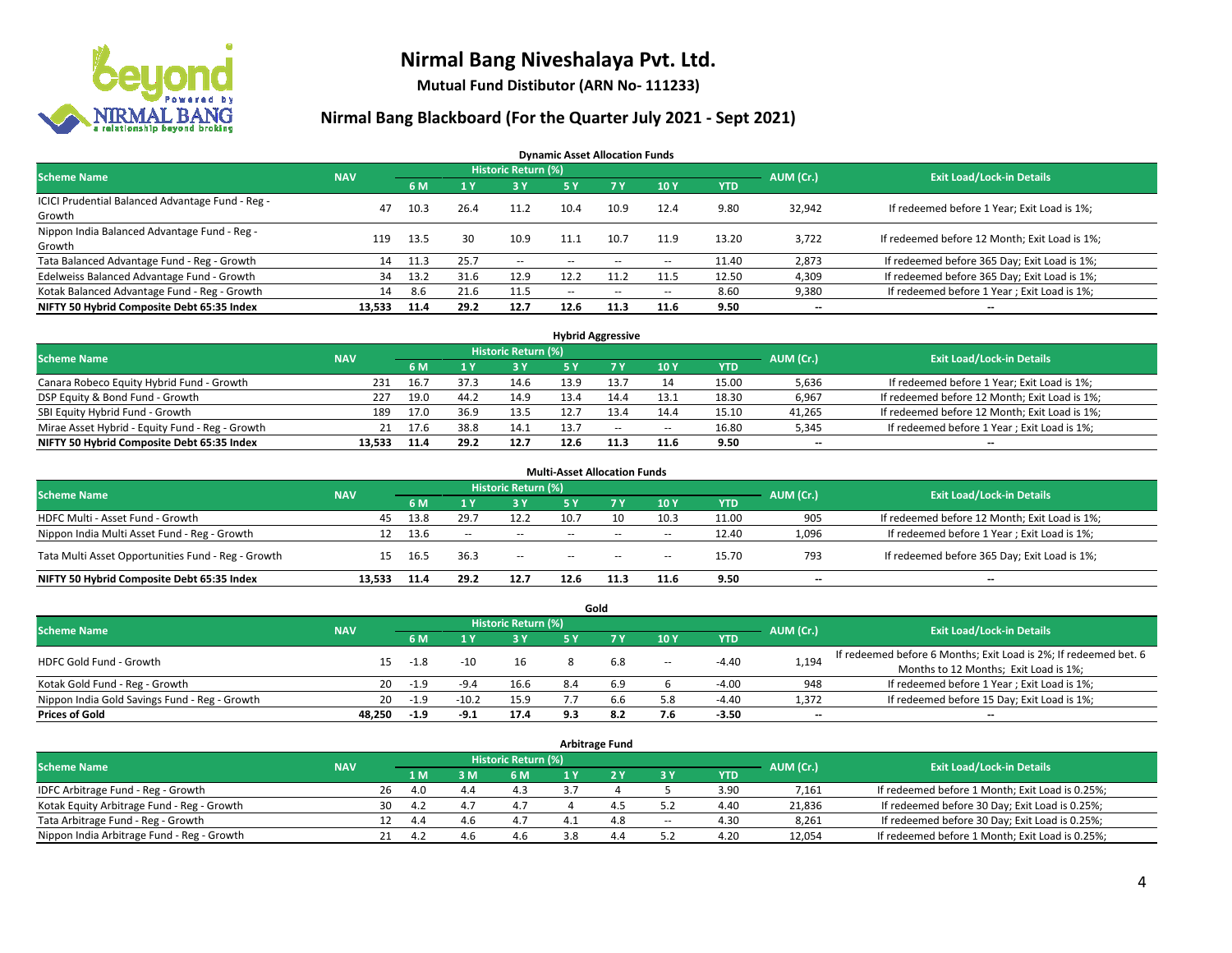

**Mutual Fund Distibutor (ARN No- 111233)**

| <b>Overnight Fund</b>                               |                          |     |     |                            |     |     |            |                 |           |                                  |  |  |  |
|-----------------------------------------------------|--------------------------|-----|-----|----------------------------|-----|-----|------------|-----------------|-----------|----------------------------------|--|--|--|
| <b>Scheme Name</b>                                  | <b>NAV</b>               |     |     | <b>Historic Return (%)</b> |     |     | <b>YTM</b> | Avg             | AUM (Cr.) | <b>Exit Load/Lock-in Details</b> |  |  |  |
|                                                     |                          | 1W  | 2 W | 1 <sub>M</sub>             | 3M  | 1Y  |            | <b>Maturity</b> |           |                                  |  |  |  |
| Aditya Birla Sun Life Overnight Fund - Reg - Growth | 1.121                    | 3.0 |     |                            | 3.1 |     | 3.26       | 0               | 11,201    | Nil                              |  |  |  |
| IDFC Overnight Fund - Reg - Growth                  | 1,106                    | 3.0 |     |                            |     |     | 3.22       | 0.00            | 1,506     | Nil                              |  |  |  |
| Tata Overnight Fund - Reg - Growth                  | 1,095                    | 3.0 |     |                            |     |     | 3.24       | 0.00            | 1,503     | Nil                              |  |  |  |
| Nippon India Overnight Fund - Reg - Growth          | 111                      | 3.0 |     |                            |     |     | 3.22       | 0.00            | 5,273     | Nil                              |  |  |  |
| <b>CRISIL Liquid Fund Index</b>                     | $\overline{\phantom{a}}$ | 3.5 | 3.6 | 3.6                        | 3.5 | 3.7 | $- -$      | $- -$           | $- -$     | $\overline{\phantom{a}}$         |  |  |  |

| <b>Liquid Funds</b>                              |            |     |     |                     |     |     |                          |                          |           |                                  |  |  |  |
|--------------------------------------------------|------------|-----|-----|---------------------|-----|-----|--------------------------|--------------------------|-----------|----------------------------------|--|--|--|
| <b>Scheme Name</b>                               | <b>NAV</b> |     |     | Historic Return (%) |     |     | <b>YTM</b>               | Avg                      | AUM (Cr.) | <b>Exit Load/Lock-in Details</b> |  |  |  |
|                                                  |            | 1W  | 2 W | 1 M                 | 3 M |     |                          | <b>Maturity</b>          |           |                                  |  |  |  |
| Aditya Birla Sun Life Liquid Fund - Reg - Growth | 333        | 3.2 |     | 3.3                 |     |     | 3.51                     | 0.15                     | 30,806    | *Ref Footnote                    |  |  |  |
| ICICI Prudential Liquid Fund - Reg - Growth      | 306        | 3.3 |     | 3.3                 |     |     | 3.46                     | 0.13                     | 36,920    | *Ref Footnote                    |  |  |  |
| Kotak Liquid Fund - Reg - Growth                 | 4,185      | 3.3 |     | 3.3                 |     |     | 3.46                     | 0.13                     | 29,526    | *Ref Footnote                    |  |  |  |
| Nippon India Liquid Fund - Reg - Growth          | 5,050      | 35  |     | 3.3                 |     |     | 3.45                     | 0.15                     | 22,557    | *Ref Footnote                    |  |  |  |
| Mahindra Manulife Liquid Fund - Reg - Growth     | .344       | 3.4 |     | 3.4                 |     |     | 3.54                     | 0.13                     | 1,599     | *Ref Footnote                    |  |  |  |
| <b>CRISIL Liquid Fund Index</b>                  | $- -$      | 3.5 | 3.6 | 3.6                 | 3.5 | 3.7 | $\overline{\phantom{a}}$ | $\overline{\phantom{a}}$ | $- -$     | $\overline{\phantom{a}}$         |  |  |  |

| <b>Ultra Short Fund</b>                           |            |      |     |                            |     |              |                          |                          |           |                                  |  |  |  |
|---------------------------------------------------|------------|------|-----|----------------------------|-----|--------------|--------------------------|--------------------------|-----------|----------------------------------|--|--|--|
| <b>Scheme Name</b>                                | <b>NAV</b> |      |     | <b>Historic Return (%)</b> |     |              | <b>YTM</b>               | Avg                      | AUM (Cr.) | <b>Exit Load/Lock-in Details</b> |  |  |  |
|                                                   |            | 1 M  | 3 M | <b>6 M</b>                 | 1 Y | $\sqrt{3}$ Y |                          | <b>Maturity</b>          |           |                                  |  |  |  |
| HDFC Ultra Short Term Fund - Reg - Growth         |            | -4.5 |     |                            |     | $\sim$       | 4.08                     | 0.53                     | 16,034    | Nil                              |  |  |  |
| ICICI Prudential Ultra Short Term Fund - Growth   | 22         | 4.4  | 4.1 | 4.4                        | 4.8 | 6.9          | 4.72                     | 0.50                     | 10,338    | Nil                              |  |  |  |
| UTI Ultra Short Term Fund - Growth                | 3.295      | -3.7 |     | 3.5                        | 3.8 | 4.5          | 4.16                     | 0.51                     | 2,106     | Nil                              |  |  |  |
| Aditya Birla Sun Life Savings Fund - Reg - Growth | 429        | 5.2  | 4.2 | 4.4                        | 4.6 |              | 4.35                     | 0.54                     | 18,789    | Nil                              |  |  |  |
| <b>NIFTY Ultra Short Duration Debt Index</b>      | 4.317      | 4.3  | 3.9 | 4.1                        |     | 6.4          | $\overline{\phantom{a}}$ | $\overline{\phantom{a}}$ | --        | $-$                              |  |  |  |

| <b>Money Market Fund</b>                         |                          |     |     |                     |     |         |                          |                          |                          |                                               |  |  |  |  |
|--------------------------------------------------|--------------------------|-----|-----|---------------------|-----|---------|--------------------------|--------------------------|--------------------------|-----------------------------------------------|--|--|--|--|
| <b>Scheme Name</b>                               | <b>NAV</b>               |     |     | Historic Return (%) |     |         | <b>YTM</b>               | Avg                      | AUM (Cr.)                | <b>Exit Load/Lock-in Details</b>              |  |  |  |  |
|                                                  |                          | 1 M | 3M  | 6 M                 | 1 Y | $Z_3$ Y |                          | <b>Maturity</b>          |                          |                                               |  |  |  |  |
| Aditya Birla Sun Life Money Manager Fund - Reg - | 289                      | 4.3 | 3.8 | 4.2                 | 4.1 | 6.8     | 3.98                     | 0.39                     | 13,622                   | Nil                                           |  |  |  |  |
| Growth                                           |                          |     |     |                     |     |         |                          |                          |                          |                                               |  |  |  |  |
| SBI Savings Fund - Growth                        | 33                       | 3.9 |     | 3.6                 | 3.6 | 6.2     | 3.85                     | 0.41                     | 22,381                   | If redeemed before 3 Days; Exit Load is 0.1%; |  |  |  |  |
| HDFC Money Market Fund - Growth                  | 4,476                    | 4.2 | 3.8 | 4.1                 |     | 6.7     | 3.96                     | 0.43                     | 13,854                   | Nil                                           |  |  |  |  |
| Nippon India Money Market Fund - Reg - Growth    | 3,237                    | 4.3 | 3.8 |                     |     | 6.6     | 3.88                     | 0.47                     | 7,318                    | Ni                                            |  |  |  |  |
| Tata Money Market Fund - Reg - Growth            | 3.690                    | 4.7 | 3.9 | 4.3                 | 4.2 | 4.1     | 4.09                     | 0.55                     | 3,864                    | Ni                                            |  |  |  |  |
| <b>CRISIL Liquid Fund Index</b>                  | $\overline{\phantom{a}}$ | 3.6 | 3.5 | 3.6                 | 3.7 | 5.6     | $\overline{\phantom{a}}$ | $\overline{\phantom{a}}$ | $\overline{\phantom{a}}$ | $- -$                                         |  |  |  |  |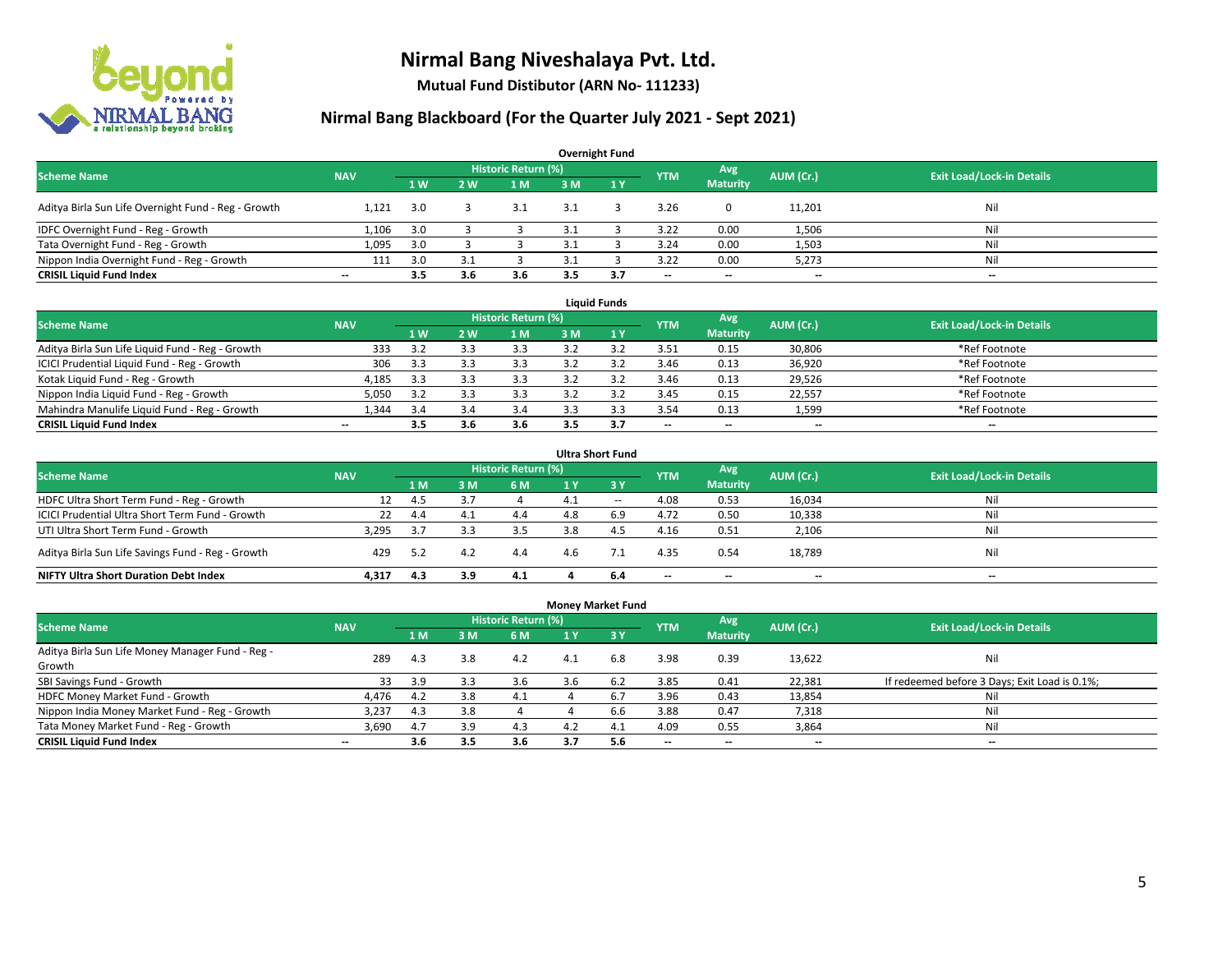

**Mutual Fund Distibutor (ARN No- 111233)**

| <b>Short Term Fund</b>                           |            |    |     |     |                     |     |  |            |                 |           |                                  |  |  |  |
|--------------------------------------------------|------------|----|-----|-----|---------------------|-----|--|------------|-----------------|-----------|----------------------------------|--|--|--|
| <b>Scheme Name</b>                               | <b>NAV</b> |    |     |     | Historic Return (%) |     |  | <b>YTM</b> | Avg             | AUM (Cr.) | <b>Exit Load/Lock-in Details</b> |  |  |  |
|                                                  |            |    | 1 M | 3 M | 6 M                 | 1 Y |  |            | <b>Maturity</b> |           |                                  |  |  |  |
| HDFC Short Term Debt Fund - Growth               |            | 25 | 6.9 |     | 4.4                 |     |  | 5.31       | 3.13            | 18,017    | Nil                              |  |  |  |
| Nippon India Short Term Fund - Reg - Growth      |            | 42 | 7.6 |     |                     |     |  | 5.23       | 2.22            | 9.249     | Nil                              |  |  |  |
| <b>ICICI Prudential Short Term Fund - Growth</b> |            | 47 | 4.b |     | 4.1                 |     |  | 5.59       | 4.06            | 20,921    | Nil                              |  |  |  |

| <b>Low Duration Fund</b>                          |            |      |     |                            |     |      |            |                 |           |                                  |  |  |  |
|---------------------------------------------------|------------|------|-----|----------------------------|-----|------|------------|-----------------|-----------|----------------------------------|--|--|--|
| <b>Scheme Name</b>                                | <b>NAV</b> |      |     | <b>Historic Return (%)</b> |     |      | <b>YTM</b> | Avg             | AUM (Cr.) | <b>Exit Load/Lock-in Details</b> |  |  |  |
|                                                   |            | 1 M  | 3 M | 6 M                        |     | -3 Y |            | <b>Maturity</b> |           |                                  |  |  |  |
| HDFC Low Duration Fund - Growth                   | 46         | -5.1 | 4.9 |                            | 5.2 |      | 4.62       | 2.29            | 26,073    | Nil                              |  |  |  |
| ICICI Prudential Savings Fund - Reg - Growth      | 424        | 5.7  | 5.6 | 4.1                        | 5.3 | 7.6  | 4.73       | 3.75            | 32,102    | Nil                              |  |  |  |
| Nippon India Low Duration Fund - Reg - Growth     | 2,973      | 5.9  | 4.7 | 4.9                        | 5.1 | -6.7 | 4.88       | 0.93            | 9,368     | Nil                              |  |  |  |
| Mirae Asset Savings Fund - Regular Savings Plan - |            |      |     | 3.6                        | 3.9 | 5.8  |            | 0.82            |           | Nil                              |  |  |  |
| Growth                                            | 1.805      | 5.0  |     |                            |     |      | 4.1        |                 | 1,113     |                                  |  |  |  |
| Kotak Low Duration Fund - Std - Growth            | 2,668      | 5.2  | 4.  |                            |     |      | 4.66       | 1.92            | 13,850    | Nil                              |  |  |  |

| <b>Banking &amp; PSU Bond Funds</b>                 |            |    |      |     |                     |  |       |            |                 |           |                                  |  |  |  |
|-----------------------------------------------------|------------|----|------|-----|---------------------|--|-------|------------|-----------------|-----------|----------------------------------|--|--|--|
| <b>Scheme Name</b>                                  | <b>NAV</b> |    |      |     | Historic Return (%) |  |       | <b>YTM</b> | Avg             | AUM (Cr.) | <b>Exit Load/Lock-in Details</b> |  |  |  |
|                                                     |            |    | 4 M. | 3 M | 6 M                 |  |       |            | <b>Maturity</b> |           |                                  |  |  |  |
| HDFC Banking and PSU Debt Fund - Reg - Growth       |            | 18 | -5.6 |     | 3.9                 |  |       | 5.57       | 3.95            | 9.927     | Nil                              |  |  |  |
| Tata Banking & PSU Debt Fund - Reg - Growth         |            |    | 9.1  |     | 3.9                 |  | $- -$ | 5.19       | 3.05            | 478       | Nil                              |  |  |  |
| Kotak Banking and PSU Debt Fund - Reg - Growth      |            |    | 6.2  |     |                     |  |       | 5.8        | 5.30            | 9.290     | Nil                              |  |  |  |
| Nippon India Banking & PSU Debt Fund - Reg - Growth |            |    | 7 Q  | 4.9 |                     |  |       |            | 2.91            | 6.410     | Nil                              |  |  |  |

| <b>Corporate Bond Funds</b>                         |            |      |     |                            |     |      |            |                 |           |                                  |  |
|-----------------------------------------------------|------------|------|-----|----------------------------|-----|------|------------|-----------------|-----------|----------------------------------|--|
| <b>Scheme Name</b>                                  | <b>NAV</b> |      |     | <b>Historic Return (%)</b> |     |      | <b>YTM</b> | Avg             | AUM (Cr.) | <b>Exit Load/Lock-in Details</b> |  |
|                                                     |            | 1 M  | з м | 6 M                        |     | -3 Y |            | <b>Maturity</b> |           |                                  |  |
| ICICI Prudential Corporate Bond Fund - Reg - Growth | 23         | 4.3  | 4.3 | 4.2                        | 4.9 | 8.5  | 5.13       | 4.22            | 20,276    | Nil                              |  |
| IDFC Corporate Bond Fund - Reg - Growth             |            | 10.0 |     | 4.9                        |     | 8.4  | 5.19       | 2.64            | 20,751    | Nil                              |  |
| HDFC Corporate Bond Fund - Growth                   | 25         | 7.6  |     | 4.3                        |     |      | 5.42       | 4.26            | 26,698    | Nil                              |  |
| Kotak Corporate Bond Fund - Std - Growth            | 2.955      | 6.9  | 4.9 | 4.4                        |     |      | 5.19       | 2.94            | 9,849     | Nil                              |  |
| Axis Corporate Debt Fund - Reg - Growth             | 13         | -6.4 |     | 4.5                        |     | 70   | 4.9        | 2.28            | 4,876     | Nil                              |  |

|                                            |            |                            |      |     |     |     | <b>Credit Risk Fund</b> |            |                 |                                       |                                                                       |
|--------------------------------------------|------------|----------------------------|------|-----|-----|-----|-------------------------|------------|-----------------|---------------------------------------|-----------------------------------------------------------------------|
| <b>Scheme Name</b>                         | <b>NAV</b> | <b>Historic Return (%)</b> |      |     |     |     |                         |            | Avg             | AUM (Cr.)                             | <b>Exit Load/Lock-in Details</b>                                      |
|                                            |            |                            | 1 M  | 3 M | 6 M | 1 Y | $-3V$                   | <b>YTM</b> | <b>Maturity</b> |                                       |                                                                       |
| ICICI Prudential Credit Risk Fund - Growth |            | 24                         | -6.2 | 8.6 | 7.1 | 7.9 | 8.7                     | 7.02       | 2.79            | 7,626                                 | If redeemed before 1 Year; Exit Load is 1%;                           |
| HDFC Credit Risk Debt Fund - Reg - Growth  | 19         |                            | -8.4 | 9.7 | 8.2 | 9.7 | 9.1                     | 7.03       | 3.06            | 7,784                                 | If redeemed before 12 Month; Exit Load is 1%; If redeemed bet. 12     |
|                                            |            |                            |      |     |     |     |                         |            |                 | Month to 18 Month; Exit Load is 0.5%; |                                                                       |
|                                            |            |                            |      |     | 5.7 |     | 7.4                     | 6.58       | 2.49            |                                       | If redeemed before 12 Month; Exit Load is 3%; If redeemed bet. 12     |
| SBI Credit Risk Fund - Growth              |            | 35                         | -8.4 | 6.1 |     |     |                         |            |                 |                                       | 3,473 Month to 24 Month; Exit Load is 1.5%; If redeemed bet. 24 Month |
|                                            |            |                            |      |     |     |     |                         |            |                 |                                       | to 36 Month; Exit Load is 0.75%;                                      |